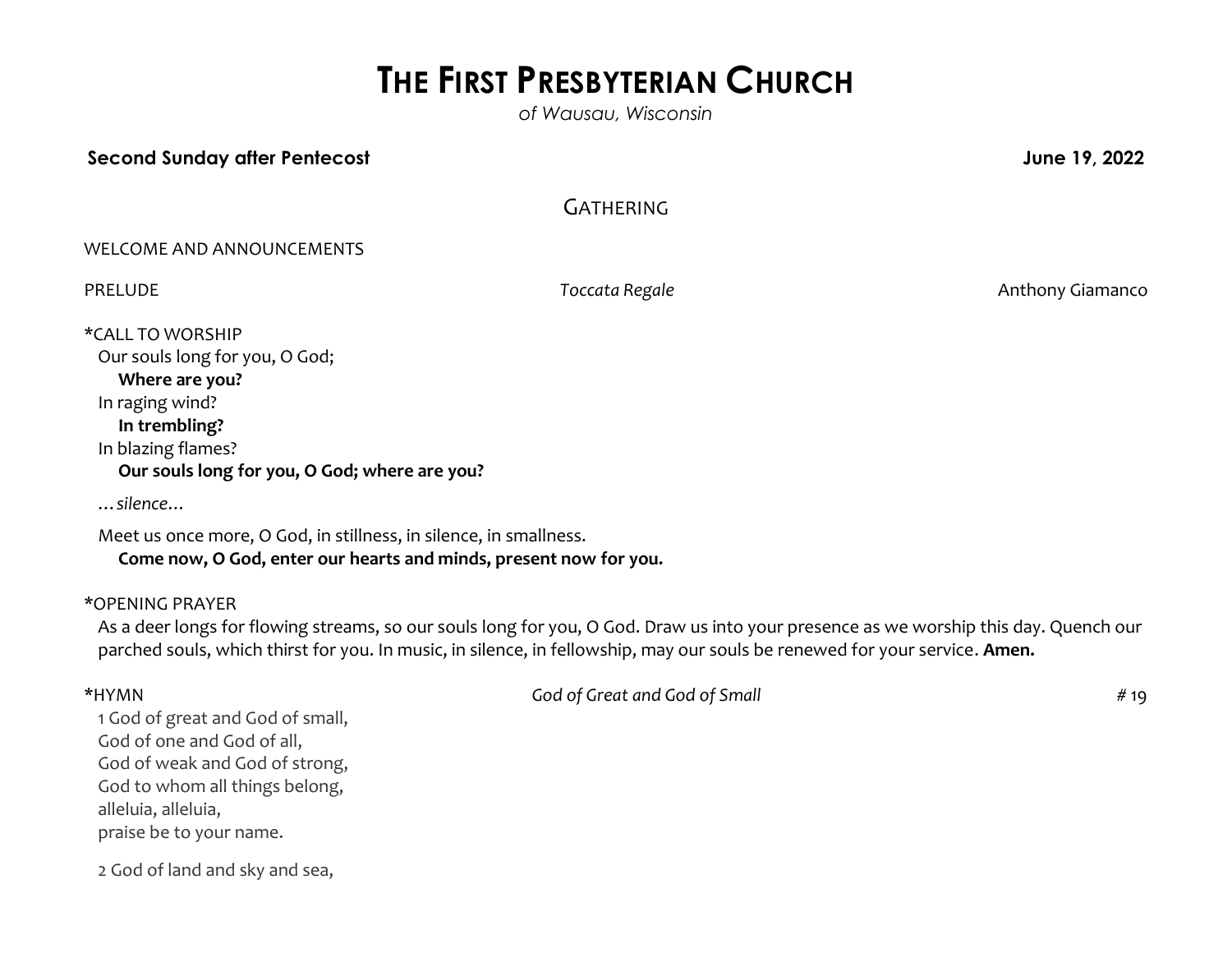God of life and destiny, God of never-ending power, yet beside me every hour, alleluia, alleluia, praise be to your name.

3 God of silence, God of sound, God by whom the lost are found, God of day and darkest night, God whose love turns wrong to right, alleluia, alleluia, praise be to your name.

4 God of heaven and God of earth, God of death and God of birth, God of now and days before, God who reigns forevermore, alleluia, alleluia, praise be to your name.

#### CALL TO CONFESSION

In confession, we tell the truth about ourselves and our broken world, and the God of all Truth, who knows our limitations and love our imperfections, has already forgiven us and will always forgive us. Trusting in God's infinite mercy, let us dare to tell the truth in prayer together.

#### PRAYER OF CONFESSION

**God of Grace, we have harmed your children whom you love. Because we do not understand them, we segregate them, we reject them, we demonize them, and we hurt them. Forgive us, in your infinite love, and teach us to welcome all of your children until our hospitality is as wide as your mercy. Help us to understand others as we wish to be understood. Guide us to love one another as you love us. Amen.**

*Please continue in silent reflection and your personal prayer of confession*

SUNG RESPONSE *Spirit of the Living God* 288

**Spirit of the living God, fall afresh on me.**

**Spirit of the living God, fall afresh on me.**

**Melt me; mold me; fill me; use me. Spirit of the living God, fall afresh on me.**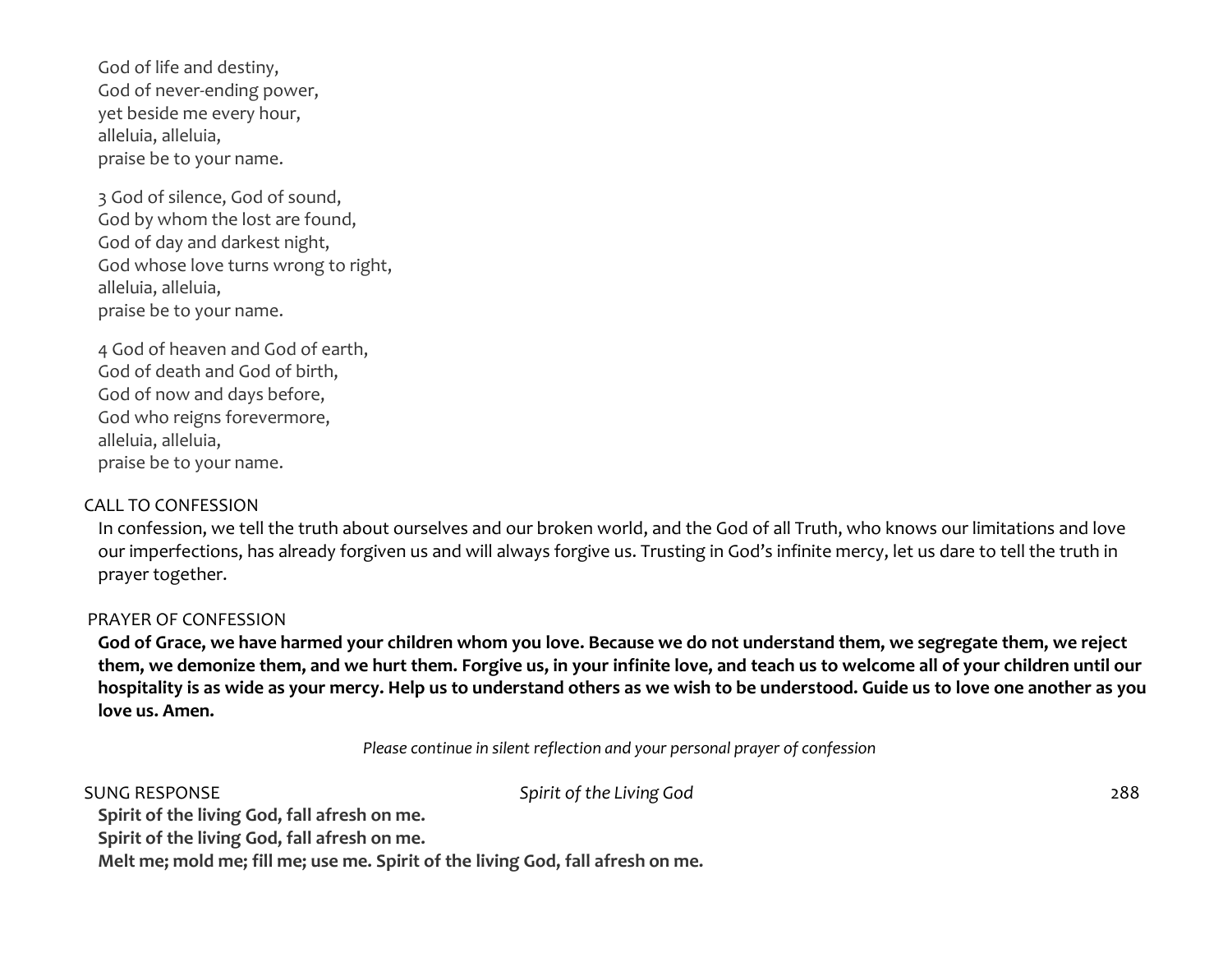#### ASSURANCE OF PARDON

This is the truth: you are not the labels others place on you. You are more than the boxes you check. You are not the side of the aisle on which you stand, for all of you are one in Christ Jesus.

You belong to Christ, and Christ alone. Believe the good news of the gospel:

### **In Jesus Christ we are forgiven**

SUNG RESPONSE *# 643, v. 3* 

**All praise and thanks to God, who reigns in highest heaven,**

**to Father and to Son and Spirit now be given:**

**the one eternal God, whom heaven and earth adore,**

**the God who was, and is, and shall be evermore.**

# PROCLAMATION OF THE WORD

#### PRAYER FOR ILLUMINATION

As you spoke to the Legions, O God, speak now to the forces that surround us. By your Spirit, let your word illumine the darkness, and your light break through our delusions, that we may see your truth. **Amen.**

### FIRST SCRIPTURE LESSON Psalm 42

As a deer longs for flowing streams, so my soul longs for you, O God. My soul thirsts for God, for the living God. When shall I come and behold the face of God? My tears have been my food day and night, while people say to me continually, 'Where is your God?'

These things I remember, as I pour out my soul:

how I went with the throng, and led them in procession to the house of God, with glad shouts and songs of thanksgiving, a multitude keeping festival. Why are you cast down, O my soul, and why are you disquieted within me? Hope in God; for I shall again praise him, my help and my God.

My soul is cast down within me; therefore I remember you from the land of Jordan and of Hermon, from Mount Mizar. Deep calls to deep at the thunder of your cataracts; all your waves and your billows have gone over me.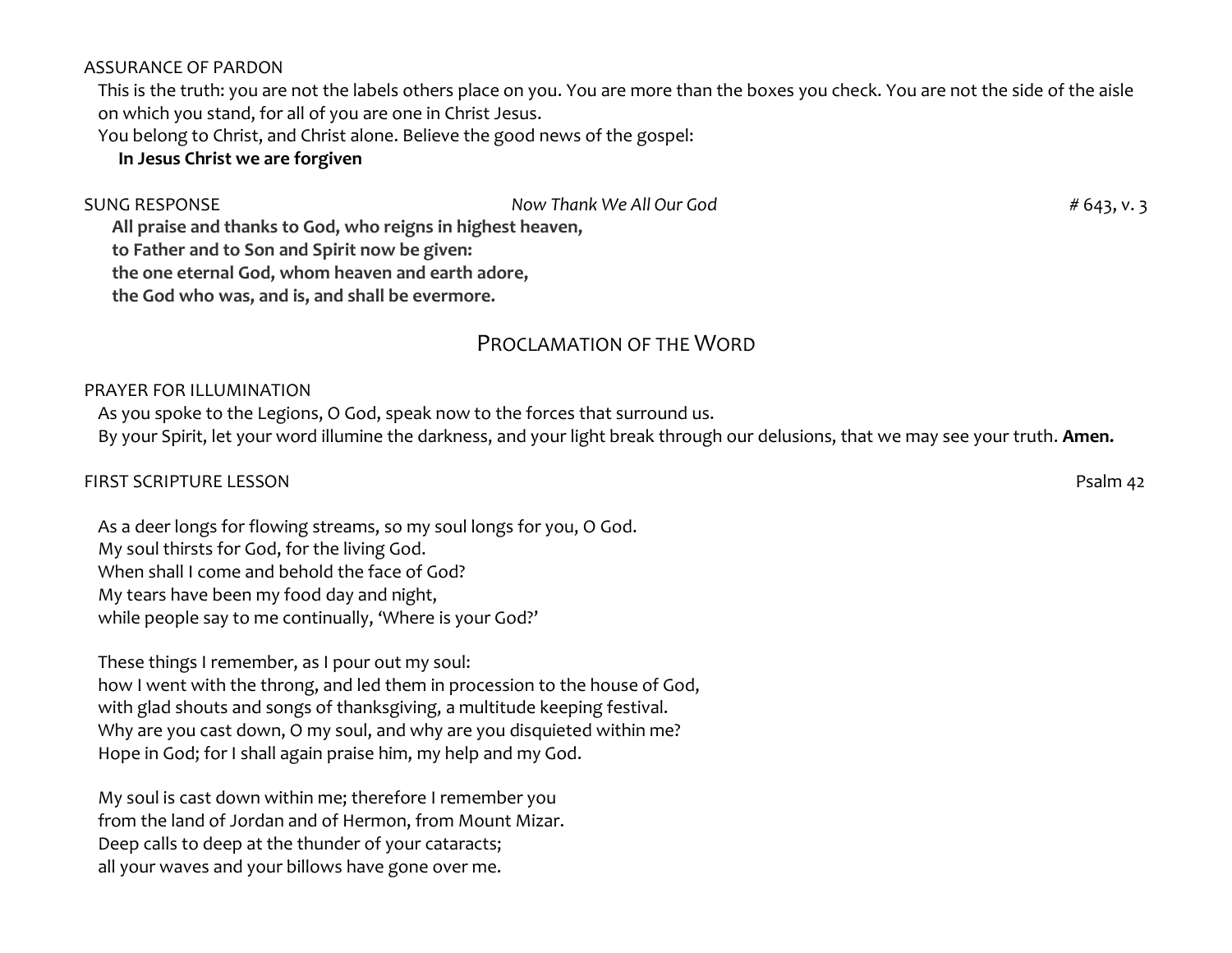By day the LORD commands his steadfast love, and at night his song is with me, a prayer to the God of my life.

I say to God, my rock, 'Why have you forgotten me? Why must I walk about mournfully because the enemy oppresses me?' As with a deadly wound in my body, my adversaries taunt me, while they say to me continually, 'Where is your God?'

Why are you cast down, O my soul, and why are you disquieted within me? Hope in God; for I shall again praise him, my help and my God.

**SOLO** *You're Always There You're Always There* **Denis Burgess** 

### SECOND SCRIPTURE LESSON 1 Kings 19:1-15a

Ahab told Jezebel all that Elijah had done, and how he had killed all the prophets with the sword. Then Jezebel sent a messenger to Elijah, saying, 'So may the gods do to me, and more also, if I do not make your life like the life of one of them by this time tomorrow.' Then he was afraid; he got up and fled for his life, and came to Beer-sheba, which belongs to Judah; he left his servant there.

But he himself went a day's journey into the wilderness, and came and sat down under a solitary broom tree. He asked that he might die: 'It is enough; now, O LORD, take away my life, for I am no better than my ancestors.' Then he lay down under the broom tree and fell asleep. Suddenly an angel touched him and said to him, 'Get up and eat.' He looked, and there at his head was a cake baked on hot stones, and a jar of water. He ate and drank, and lay down again. The angel of the LORD came a second time, touched him, and said, 'Get up and eat, otherwise the journey will be too much for you.' He got up, and ate and drank; then he went in the strength of that food for forty days and forty nights to Horeb the mount of God. At that place he came to a cave, and spent the night there.

Then the word of the LORD came to him, saying, 'What are you doing here, Elijah?' He answered, 'I have been very zealous for the LORD, the God of hosts; for the Israelites have forsaken your covenant, thrown down your altars, and killed your prophets with the sword. I alone am left, and they are seeking my life, to take it away.'

He said, 'Go out and stand on the mountain before the LORD, for the LORD is about to pass by.' Now there was a great wind, so strong that it was splitting mountains and breaking rocks in pieces before the LORD, but the LORD was not in the wind; and after the wind an earthquake, but the LORD was not in the earthquake; and after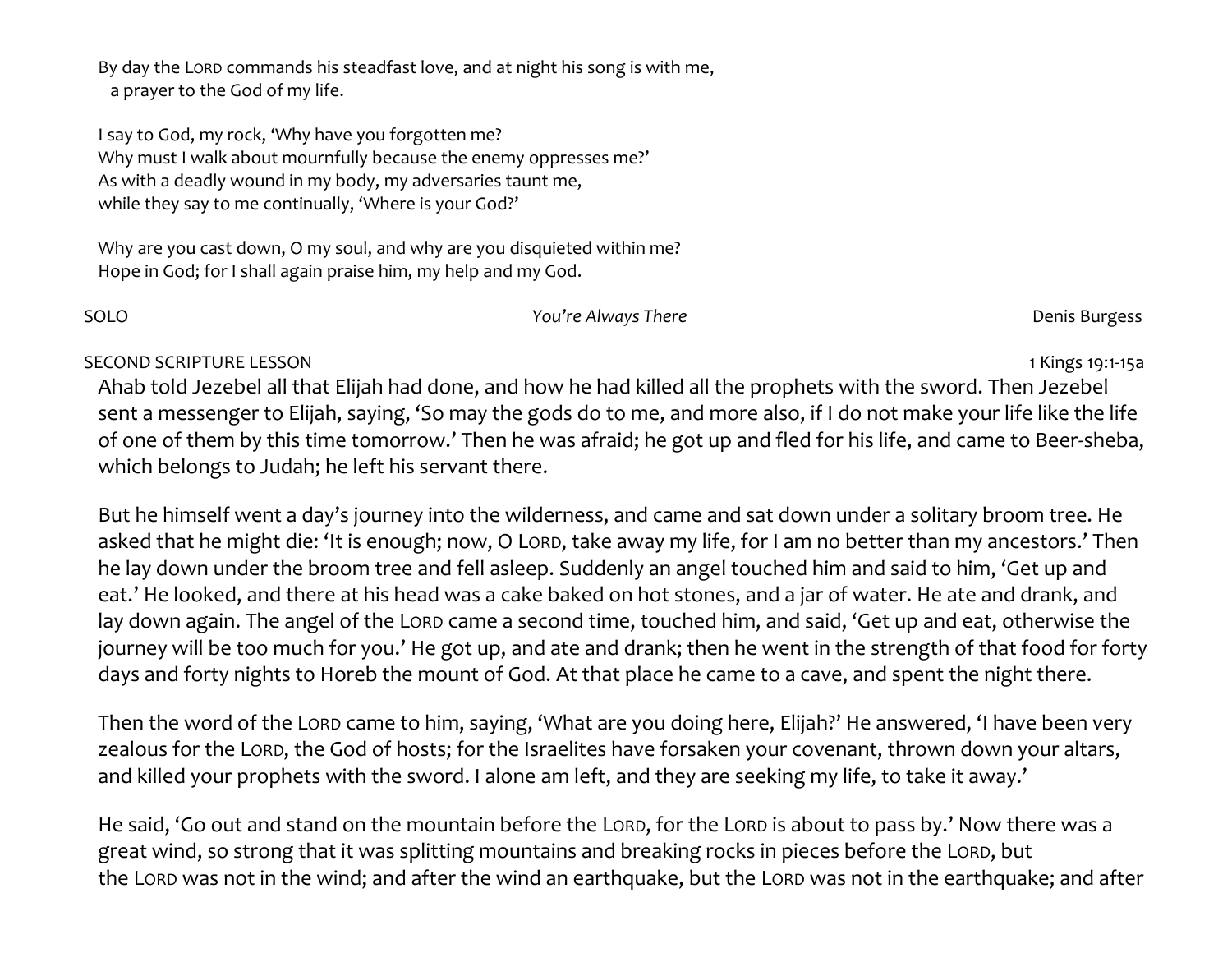the earthquake a fire, but the LORD was not in the fire; and after the fire a sound of sheer silence. When Elijah heard it, he wrapped his face in his mantle and went out and stood at the entrance of the cave. Then there came a voice to him that said, 'What are you doing here, Elijah?' He answered, 'I have been very zealous for the LORD, the God of hosts; for the Israelites have forsaken your covenant, thrown down your altars, and killed your prophets with the sword. I alone am left, and they are seeking my life, to take it away.' Then the LORD said to him, 'Go, return on your way to the wilderness of Damascus; when you arrive, you shall anoint Hazael as king over Aram.

#### MESSAGE

## RESPONSE TO THE WORD

HYMN *How Long, O God, Will My Prayers Be in Vain* # 779

#### AFFIRMATION OF FAITH *from the Iona Community*

**We believe in God: who has created and is creating, who has come in Jesus, the Word made flesh, to reconcile and make new, who works in us and others by the Spirit. We trust in God. We are called to be the church: to celebrate God's presence, to live with respect in creation, to love and serve others, to seek justice and resist evil, to proclaim Jesus, crucified and risen, our Judge and our Hope. In life, in death, in life beyond death, God is with us. We are not alone. Thanks be to God.** 

#### PRAYERS OF THE PEOPLE AND THE LORD'S PRAYER

**. . .Our Father in heaven, hallowed be your name; your kingdom come, your will be done on earth as in heaven. Give us today our daily bread. Forgive us our sins as we forgive those who sin against us. Save us from the time of trial and deliver us from evil. For the kingdom, the power, and the glory are yours, now and forever. Amen.**

#### MINUTE FOR MISSION

#### INVITATION TO THE OFFERING

For the sake of those who have yet to hear the word of God, for those who are in need of our bounty, and for the discipline that comes with sacrifice, let us bring our tithes and offerings.

#### **OFFERTORY**

*The offering plates are available at the doors to leave your offering before or after the service or you may give online a[t www.firstpreswausau.org](http://www.firstpreswausau.org/) or through your Realm login.*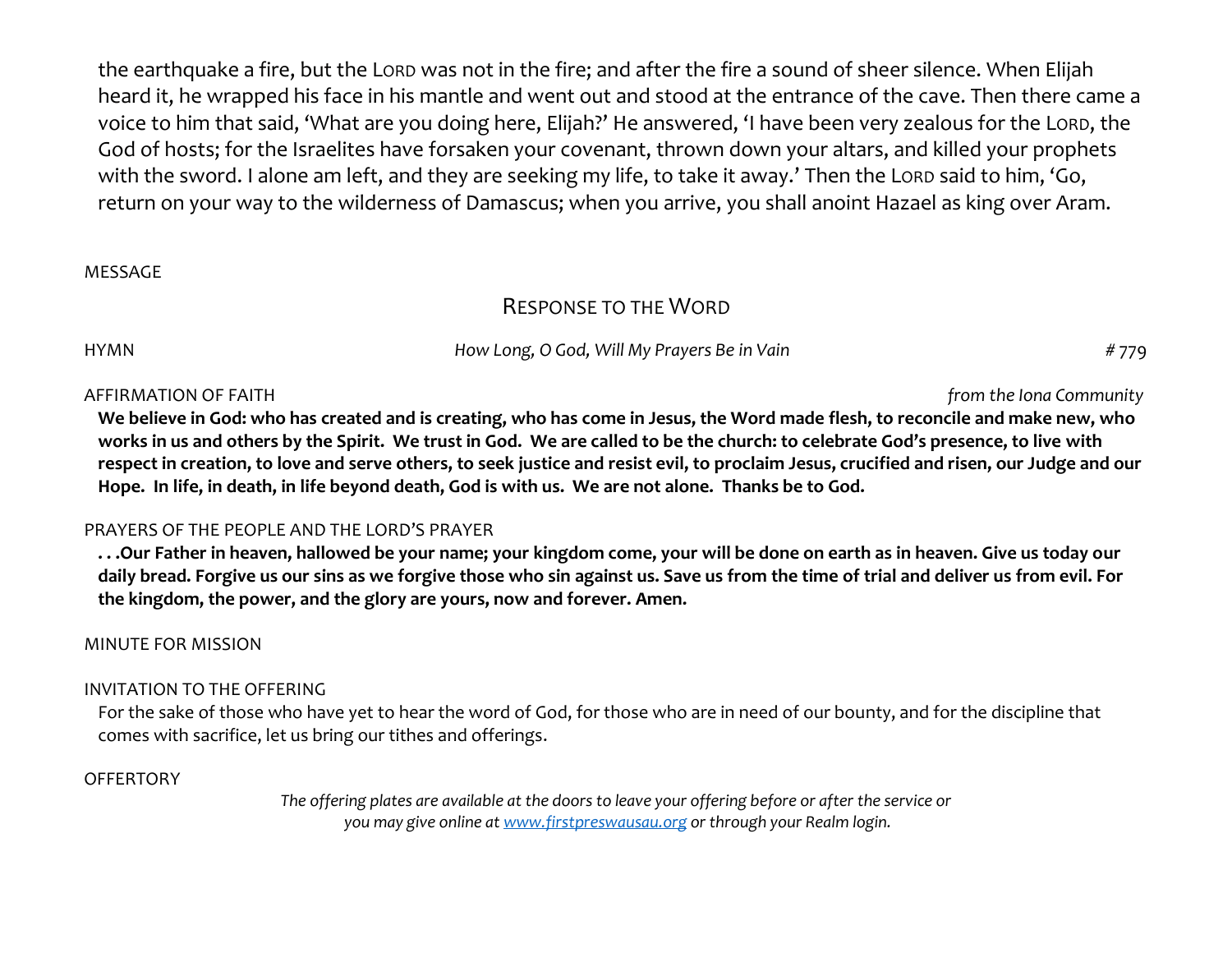**With voices united our praises we offer**

**and gladly our songs of thanksgiving we raise.**

**With you, Lord, beside us, your strong arm will guide us.**

**To you, our great Redeemer, forever be praise!**

#### \*PRAYER OF DEDICATION

Thanks be to you, Creator of the universe, for earth and sky, water and rock,

creatures and plants, that we may have life enough to live and to offer for others.

Thanks be to you, Crucified and Risen Lord, who shows us the face of God so that we may see in our siblings a member of Christ's own body and rejoice.

Thanks be to you, Holy Spirit, Giver of Life, who groans within us as we pray and teaches us compassion that we might love our neighbors as ourselves.

Accept our offerings as signs of your never-failing care, in the name of all that is most precious in your sight. **Amen.**

# SENDING OUT

\*HYMN *Near to the Heart of God* # 824

1 There is a place of quiet rest, near to the heart of God, a place where sin cannot molest, near to the heart of God.

#### Refrain:

O Jesus, blest Redeemer, sent from the heart of God, hold us, who wait before thee, near to the heart of God.

2 There is a place of comfort sweet, near to the heart of God, a place where we our Savior meet, near to the heart of God. (Refrain)

3 There is a place of full release, near to the heart of God,